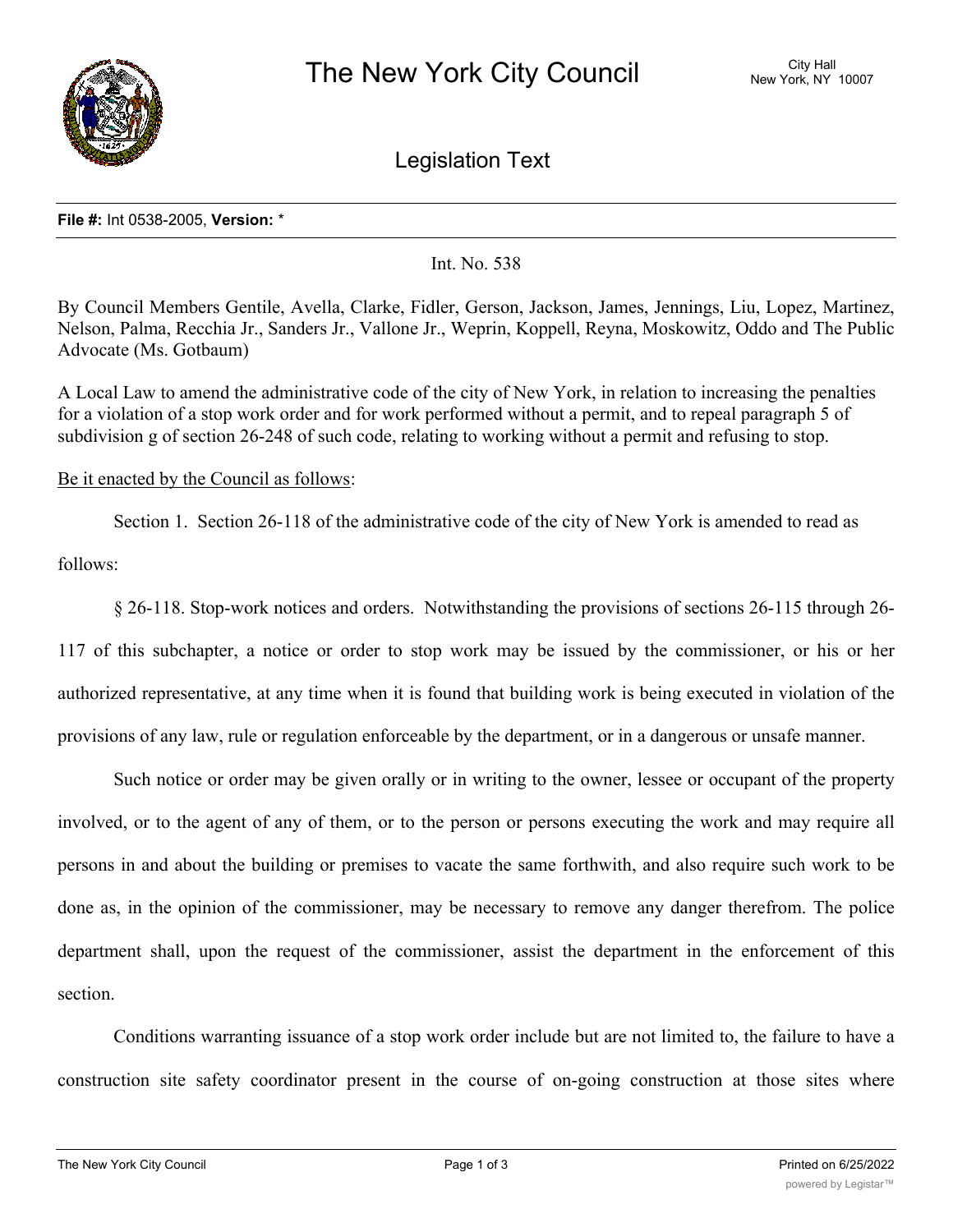department rules and regulations require that a construction site safety coordinator be designated and present; the failure to erect a sidewalk shed (or portions thereof) as required by section 27-1021 of the code, or the removal of a sidewalk shed or portions thereof, when such sidewalk shed is still required pursuant to such section.

In addition to the penalties provided for in this subchapter, failure to comply with a stop work order shall be subject to the payment of a penalty in the sum of [five hundred] two thousand dollars for each day there is non-compliance, to be recovered in a civil action brought in the name of the commissioner; provided, however, this shall not apply to any work performed to remedy an unsafe or hazardous condition.

§2. Section 26-212.1 of the administrative code of the city of New York is amended to read as follows:

§ 26-212.1. Civil penalty for work without a permit. (a) Whenever any work for which a permit is required pursuant to section 26- 207 or section 27-147 of this code has been performed without such permit, a civil penalty shall be imposed as provided in this section.

(b) In cases where work has been performed without a permit on a one-family or two-family dwelling such civil penalty shall equal [two] four times the amount of the fee payable for such permit pursuant to this article. Provided, however, that where only part of such work has been performed without such permit, such civil penalty shall be reduced proportionately according to the amount of such work still to be performed at the time a permit is issued. Provided further, however, that such civil penalty shall not be less than [one] five hundred dollars. No civil penalty shall be imposed if the work for which a permit is required was completed prior to the effective date of this section.

(c) In the case of other work performed without a permit, such civil penalty shall be [ten] twenty times the amount of the fee payable for such permit pursuant to this article. Provided, however, that where only part of such work has been performed without such permit, such civil penalty shall be reduced proportionately according to the amount of such work still to be performed at the time a permit is issued. Provided further, however, that such civil penalty shall not be less than five [hundred] thousand dollars. No civil penalty shall be